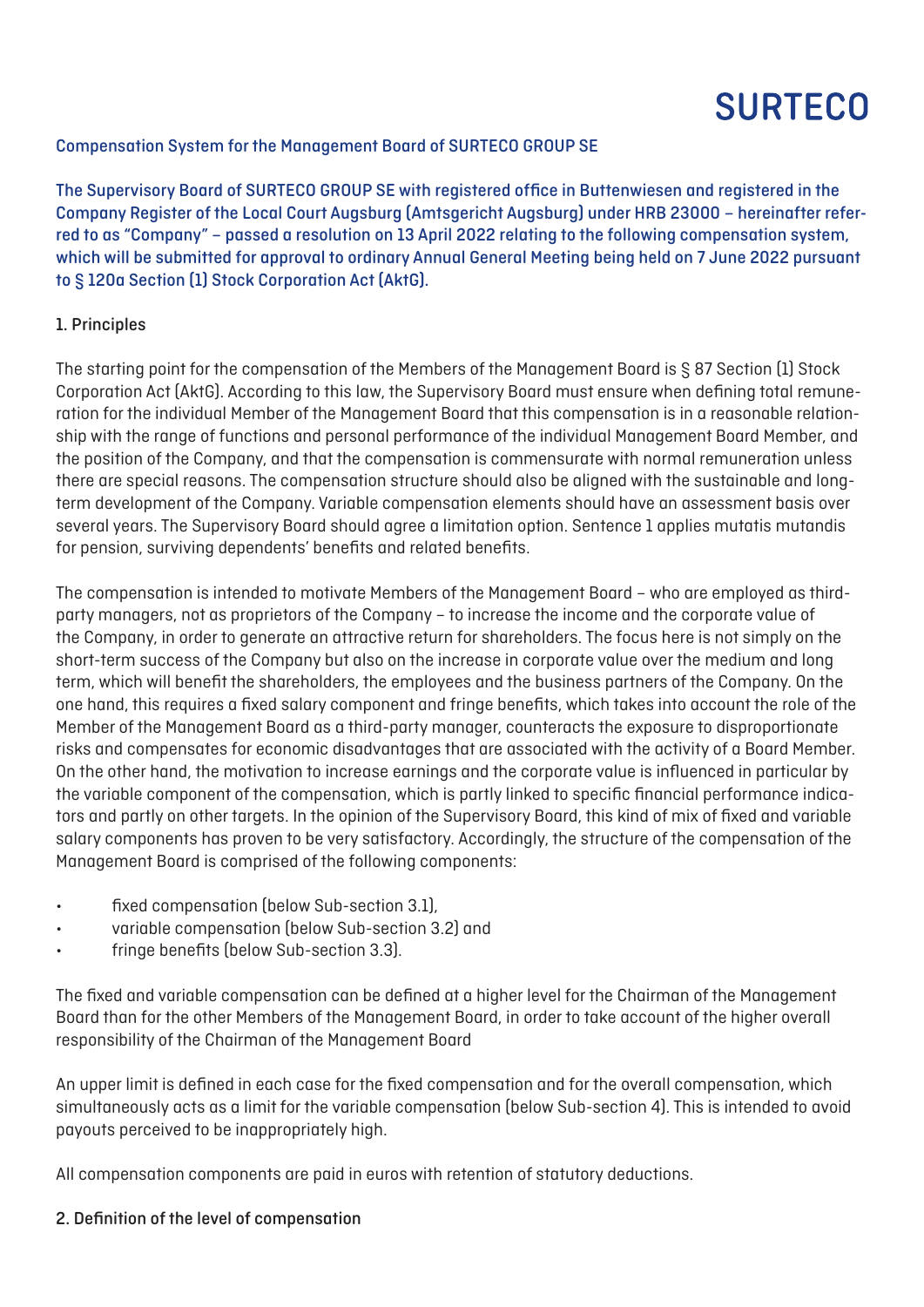Using its best judgement pursuant to § 87 Section (1) Stock Corporation Act (AktG), the Supervisory Board carries out a suitable horizontal peer group comparison in order to assess the appropriateness and customary level of the overall compensation for the Members of the Management Board in comparison with other companies. This peer group comparison takes into account the position in the markets of the comparable enterprises compared with the Company as the key factor. Against this background, different compensation data from comparable enterprises in the MDAX were and are used. The objective of the Supervisory Board is to be able to offer the Members of the Management Board an attractive compensation package within the regulatory framework conditions that is customary for the market and at the same time competitive.

When defining the total compensation within the framework of § 87 Stock Corporation Act (AktG), the Supervisory Board also takes account of the salary structure of the second management tier of the Group (vertical comparison), that is specifically the average of the total remuneration of the authorized signatories (Prokuristen) of SURTECO GROUP SE and the managing directors and authorized signatories (Prokuristen) of the important operating subsidiary companies in Germany. This is subject to the proviso that the remuneration of a Member of the Management Board of SURTECO GROUP SE shall exceed the individual earnings of the second management tier as a matter of course, because these latter executive managers are only responsible for their individual company or their limited area of activity, and not for the entire group of companies.

In a comparison with the average compensation for the second management tier, the Management Board compensation in 2021 amounted to approximately fourfold the average remuneration of these managers. In the view of the Supervisory Board, this factor is proportionate in view of the responsibility for the entire group of companies associated with the function of the Management Board.

A comparison is not carried out with the remuneration paid to employees because the functions and responsibilities are not comparable.

# 3. Components of compensation

# 3.1 Fixed compensation

The fixed compensation is not based on performance. It comprises a fixed amount for the entire business year, which is paid on a monthly basis in twelve equal sub-amounts (minus the statutory deductions). If a contract of employment begins or ends in the course of a year, the fixed compensation is paid pro rata with time.

The level of the fixed compensation for the Chairman of the Management Board should not exceed EUR 550,000 p.a (gross not including fringe benefits), and for the Members of the Management Board in each case should not exceed EUR 300,000 p.a. (gross not including fringe benefits). In the case of new appointments, the amount can be staggered over the first three years.

### 3.2 Variable compensation

In addition to the fixed remuneration (Sub-section 3.1), a variable compensation (bonus) is granted. The amount of this performance-related compensation depends on fulfilment of specified targets which are defined in advance by the Supervisory Board in consultation with the Management Board for each business year. The following targets determine the amount of the variable compensation:

- Attainment of a specified EBITDA,
- Attainment of a specified free cash flow (FCF),
- Strategic goals,
- Sustainability targets.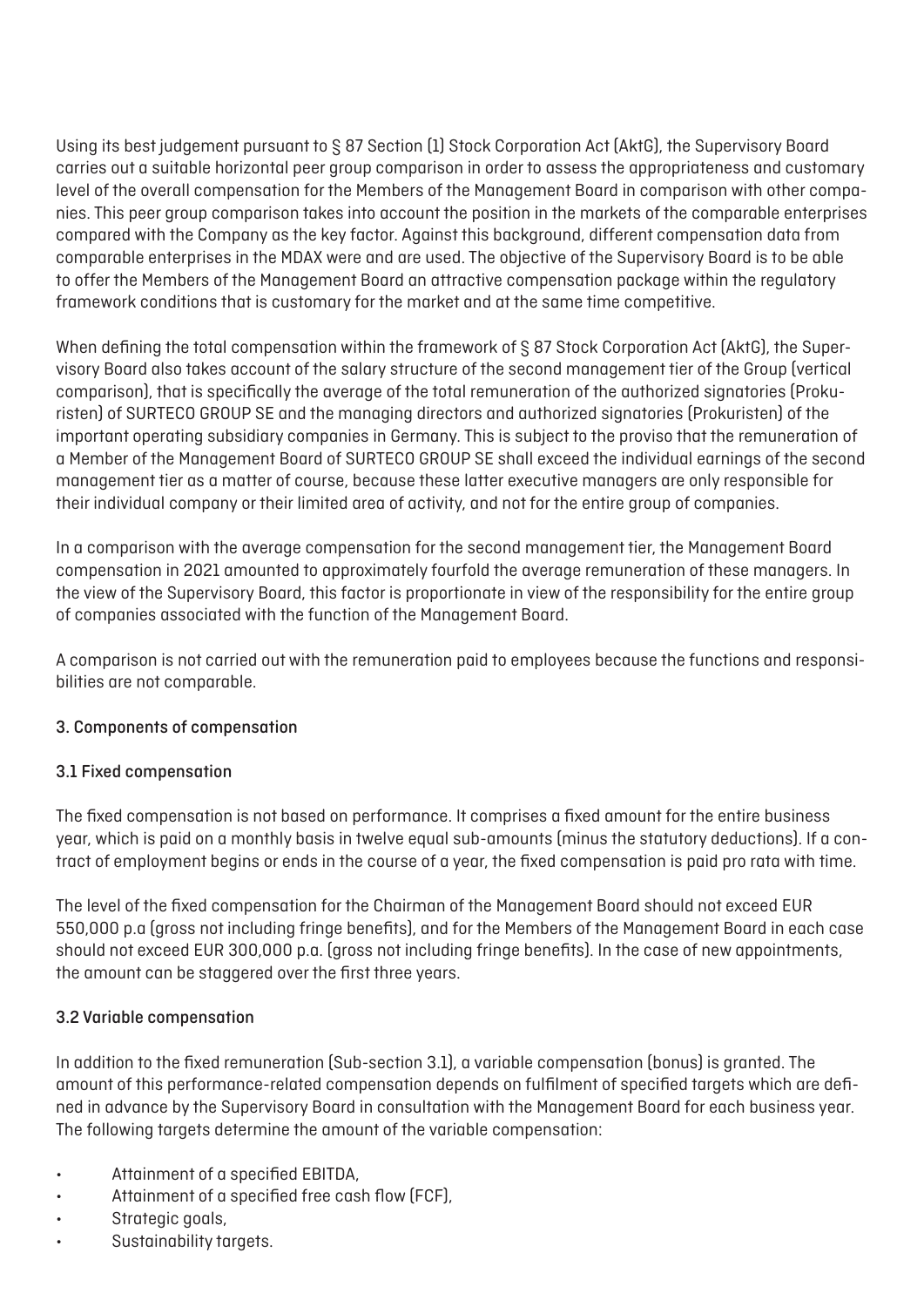The weighting of the individual targets for the total variable compensation and the individual defined targets are determined by the Supervisory Board using its best judgement.

EBITDA and free cash flow (in each case related to the Group) are key performance indicators for the financial success of the Company, which play a major role in determining the earnings and the corporate value. As part of target attainment for EBITDA and free cash flow (FCF), the Supervisory Board is entitled to take into account one-off influences such as the impacts of company acquisitions and restructuring measures by increasing or decreasing the bonus payment.

The Supervisory Board defines strategic goals and sustainability goals using its best judgement. Expanding the business in specific regions or products might be a strategic target, which the Management Board identifies as particularly important for the future growth of the Company. Sustainability targets may be, for example, environmental targets that take account of the future sustainability and macroeconomic responsibility of the Company. One example of this is limiting CO $_{\rm z}$  emissions, for example by increasing the proportion of renewable energy in procurement and production, and an improvement in energy efficiency.

The Supervisory Board defines the variable compensation on the basis of the level of attainment of individual targets for the relevant last business year. Target attainment for the financial performance indicators (EBITDA and free cash flow/FCF) is easily assessed from the accounting records of the Company. The Company's performance indicators can also generally be used to determine the strategic goals– for example, if the business is being expanded in specific regions the sales and income figures can be used for the relevant region. Target attainment for sustainability goals can also be identified using the reports of the Company, e.g. the development of CO2 emissions from the relevant environmental reports. In other cases or to the extent that definition is not possible on the basis of documented figures, the Supervisory Board reaches a decision using its best judgment.

The Supervisory Board assesses the targets and target attainment in each case individually; there is no offsetting between the targets.

When defining targets, the Supervisory Board is permitted to distinguish between the Chairman of the Management Board and the other Members of the Management Board. Within the weighting defined by it, the Supervisory Board can provide for a payment depending on the level of target attainment (proportionate bonus for attainment of a defined percentage of the relevant target).

The variable compensation is thereby partly based on financial performance indicators (EBITDA and free cash flow), i.e. on the annual business result of the Company. The compensation increases as EBITDA or free cash flow increases. It is self-evident that the Members of the Management Board will be motivated by these incentives to increase earnings because they in turn participate directly through their variable compensation. Earnings are relevant for corporate value and simultaneously also for the dividend and hence also in the interests of the shareholders for a (sustainable) increase in value of their shareholding. The two other goals complement the targets derived from the financial performance indicators with other elements. They include strategic goals and sustainability goals which reflect the longer-term development of the Company within its environment and are not solely based on a short-term result. As a consequence, short and medium-term, as well as long-term targets are relevant for calculation of the bonuses.

No provision is made for other personal targets and criteria in the compensation system.

As a result of the absolute upper limit (below Sub-section 4) now defined pursuant to § 87a Section (1) Sentence 2 No. 1 Stock Corporation Act (AktG) and the upper limit for fixed compensation (above Sub-section 1), an upper limit is also defined for variable compensation in the contracts of service because this varies within the bandwidth of fixed compensation (including fringe benefits) and the absolute upper limit.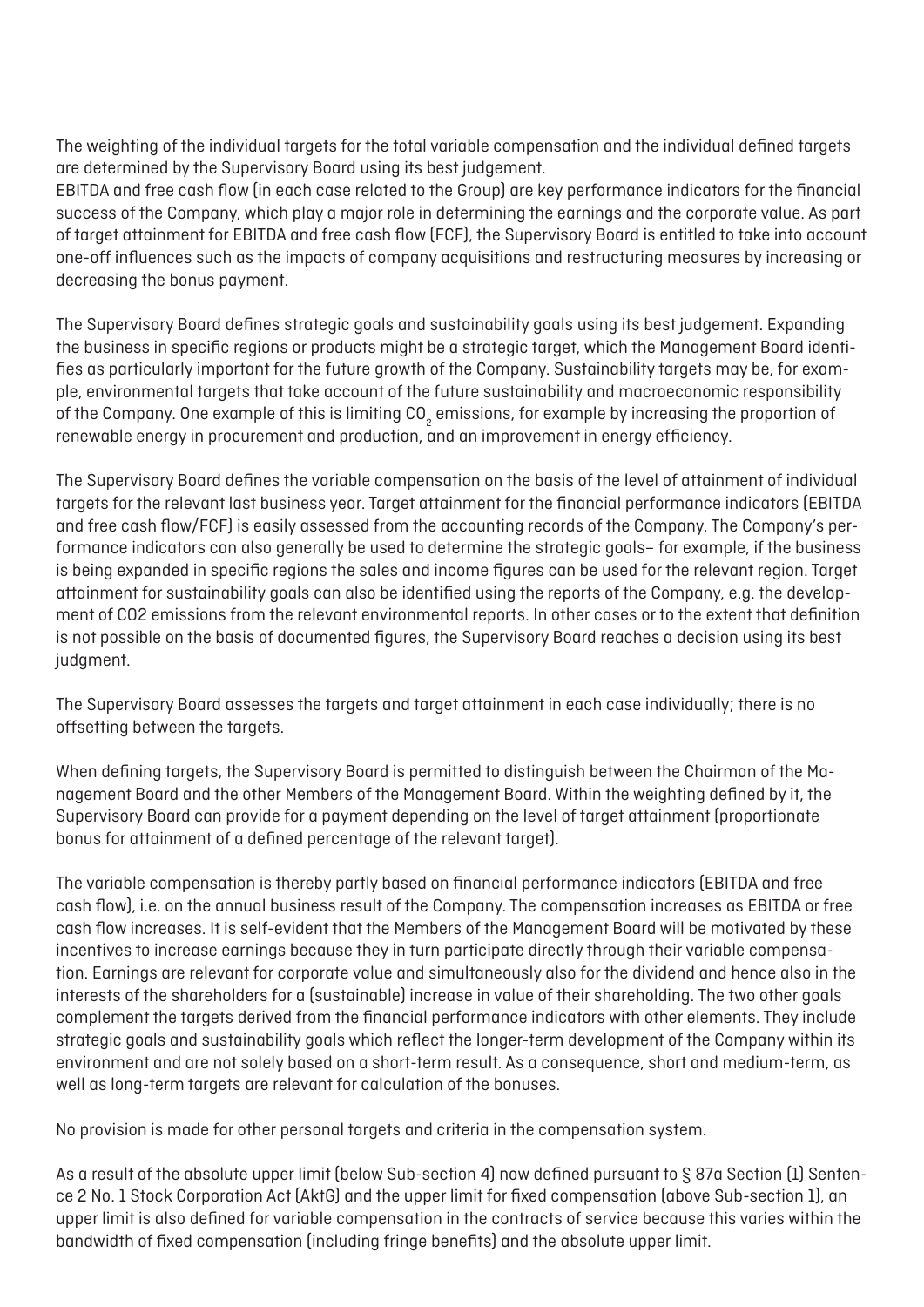The long-term component promoted in § 87 Section (1) Stock Corporation Act (AktG) is ensured in the case of the compensation for the Management Board of the Company by initially only paying out 50 % of the bonus for business year 01 initially (after the Annual General Meeting which decides on the appropriation of profit for the relevant completed business year). The following procedure is then adopted for paying out the remaining 50 %:

- The sum amounting to 50 % of the bonus amount is payable with the value date on the day of the Annual General Meeting of SURTECO GROUP SE which passes a resolution on the discharge of the Management Board for year 03. When the bonuses for the business years 01, 02 and 03 (referred to as "reference period below), calculated and defined on the basis of the above principles, are on average higher or lower than the bonus amount for the business year 01, the 50 % payment amount is reduced or increased by the percentage by which the average bonus for the reference period is below or above the bonus for the year 01. However, the amount paid out is never negative.
- If a contract of service for a Member of the Management Board ends in the current business year 01, the calculations for the bonus for the business years 01, 02 and 03 are nevertheless to be carried out exclusively for purposes of the payout of the remaining bonus for the business year 01 in business year 04. However, in this case there shall be no further payout of bonuses for the business years 02 and 03. The calculation principles outlined above apply correspondingly if the employment relationship is terminated in the following years (business year 02 and subsequently).
- The Supervisory Board can conclude a deviation from the aforementioned multi-year assessment basis, if particular reasons justify this, namely in the case of acquisition of companies or in the case of restructuring measures, and for ending the activity of the Member of the Management Board for the Company.

"Business year 01" is the business year for which the bonus is defined. "Business years 02", "03" and "04" are the subsequent business years following business year 01.

If the contract of service comes to an end, the Member of the Management Board can request that any retentions of bonuses currently in existence at this point in time are paid out to him, less an amount of 10 %. However, the amount to be paid out in this way must not be higher than the payment amount which is calculated for the last reference period already completed on the date of leaving. This regulation takes into account the fact that the former Member of the Management Board can no longer influence the results of subsequent years. On the other hand, the deduction of 10 % ensures that the Member of the Management Board to this extent participates on the basis of a lump-sum amount in the future risks, the foundation of which may well have been laid during his period of office, if the Board Member already desires a payment of the retention amount on his departure.

In the view of the Supervisory Board, the above regulation provides an appropriate arrangement in order on the one hand to satisfy the long-term component required under statutory regulations, while at the same time not simply aligning the motivation of the Management Board with long-term perspectives but also retaining focus on the short-term result of the Company and the dividend.

There will be no variable compensation payments beyond the variable compensation described above, in particular no share-based variable compensation arrangements (share option plans).

### 3.3 Fringe benefits

Apart from making available communication and work resources, fringe benefits include the provision of a vehicle in the executive class, which can also be used for private purposes, the premiums for accident and death-benefit life insurance policies, a hospital daily benefit insurance and a financial loss liability insurance (D&O insurance). Furthermore, allowances such as supplements for rental payments and journeys home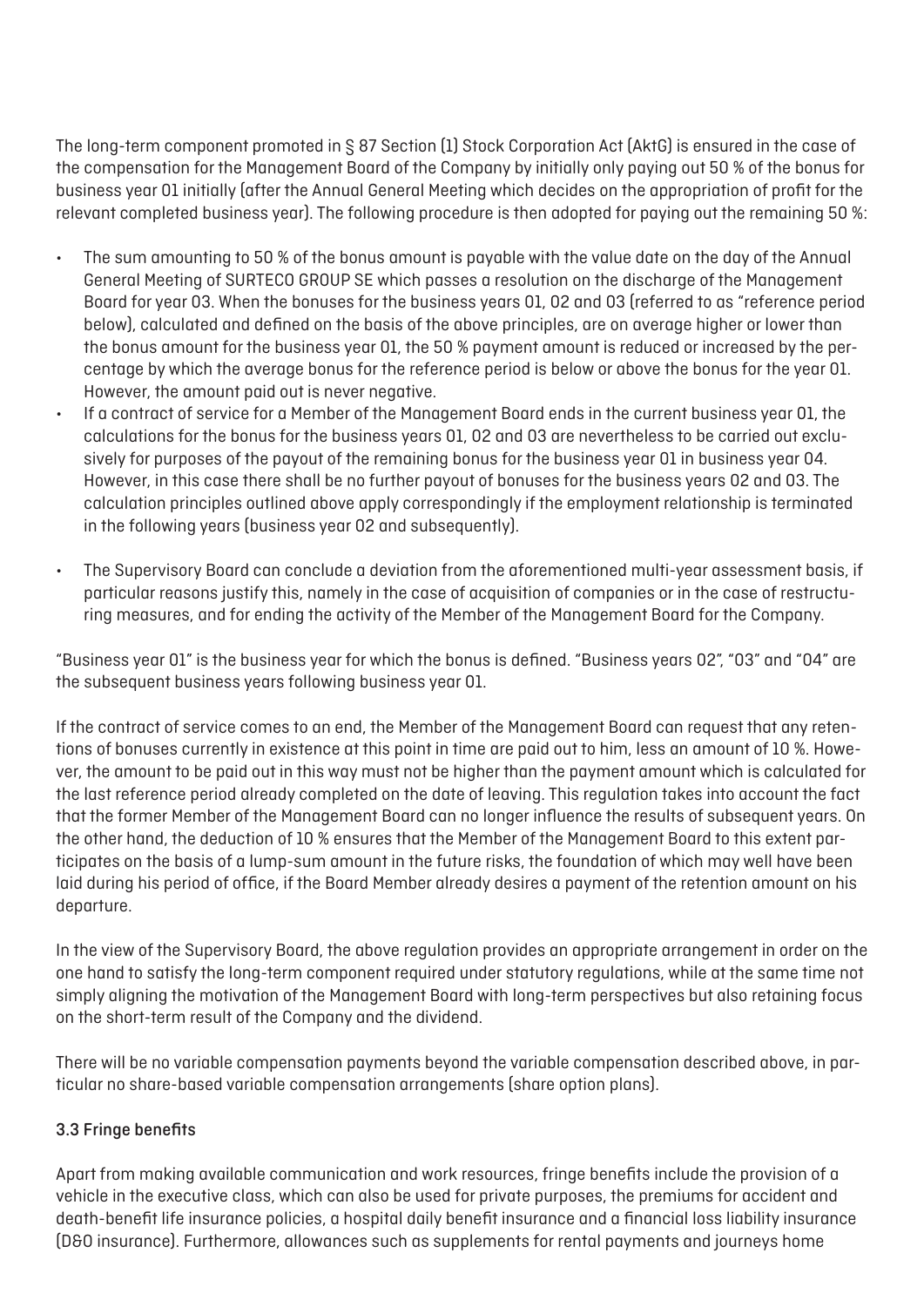may be granted in cases where Members of the Management Board relocate their main domicile to one of the Group's locations.

Out-of-pocket expenses incurred by a Member of the Management Board in the exercise of their activities (e.g. travel costs and subsistence expenses) will be reimbursed in accordance with the relevant guidelines applicable in the Company.

There is no occupational pension scheme for Members of the Management Board at the Company. However, the Supervisory Board can grant payments to a Member of the Management Board for the establishment or continuation of their own pension provision, particularly if this appears to be necessary in order to attract qualified managers to the Company, who had a corresponding arrangement in their previous contracts of services and expect a continuation at the Company.

# 4. Definition of a maximum compensation for the Members of the Management Board

The maximum compensation (fixed salary including all fringe benefits and variable compensation) should not exceed a total amount of EUR 3,500,000 p.a. for the Chairman of the Management Board and a total amount of EUR 1,250,000 p.a. in each case for each additional Member of the Management Board. The maximum compensation can deviate from the defined maximum compensation in the first year when a new Member of the Management Board commences their term of office, insofar as the Supervisory Board grants payments to the new Member of the Management Board as compensation for missed payments from the previous employment relationship as a result of taking up their new office. In this case, the maximum remuneration increases by up to 30 % only for this single business year.

### 5. Terms and special arrangements

When appointing new Members of the Management Board and for the term of the contracts for the Members of the Management Board, the Supervisory Board observes the provisions of corporate law defined under § 84 Stock Corporation Act (AktG) and the recommendations of the German Corporate Governance Code (DCGK). In the case of a first-time appointment to the Management Board, the duration of the appointment and the term of the contract of service is generally for three years. In the case of reappointments or an extension of the term of office, the maximum duration of the contract of service is five years (§ 84 Section (1) Sentence 1 Stock Corporation Act (AktG)). The contracts of service do not provide for any ordinary notice of termination. The right of both sides to serve extraordinary notice of termination is not affected.

If temporary incapacity for work occurs as a result of illness, accident or for other reasons not the responsibility of the Member of the Management Board, the fixed salary will continue to be paid for a period of maximally 12 months, at the longest until the end of the contract of service. If the fixed salary is suspended, the Company is also entitled to correspondingly reduce appropriately the variable compensation or its assessment basis for the relevant business year. If a Member of the Management Board becomes permanently incapacitated during the term of the contract of employment, the contract of service will end at the close of the calendar quarter in which the permanent incapacity for work is established.

In the case of death, the surviving dependents of the Member of the Management Board are entitled to continue to receive payment of the fixed salary for the month of death and for a maximum period of six months afterwards.

A post-contractual prohibition on competition can be agreed with Members of the Management Board for the period of maximum two years, if the Supervisory Board believes in its best judgement this to be expedient in view of the functions, knowledge and experience of the Member of the Management Board, their personal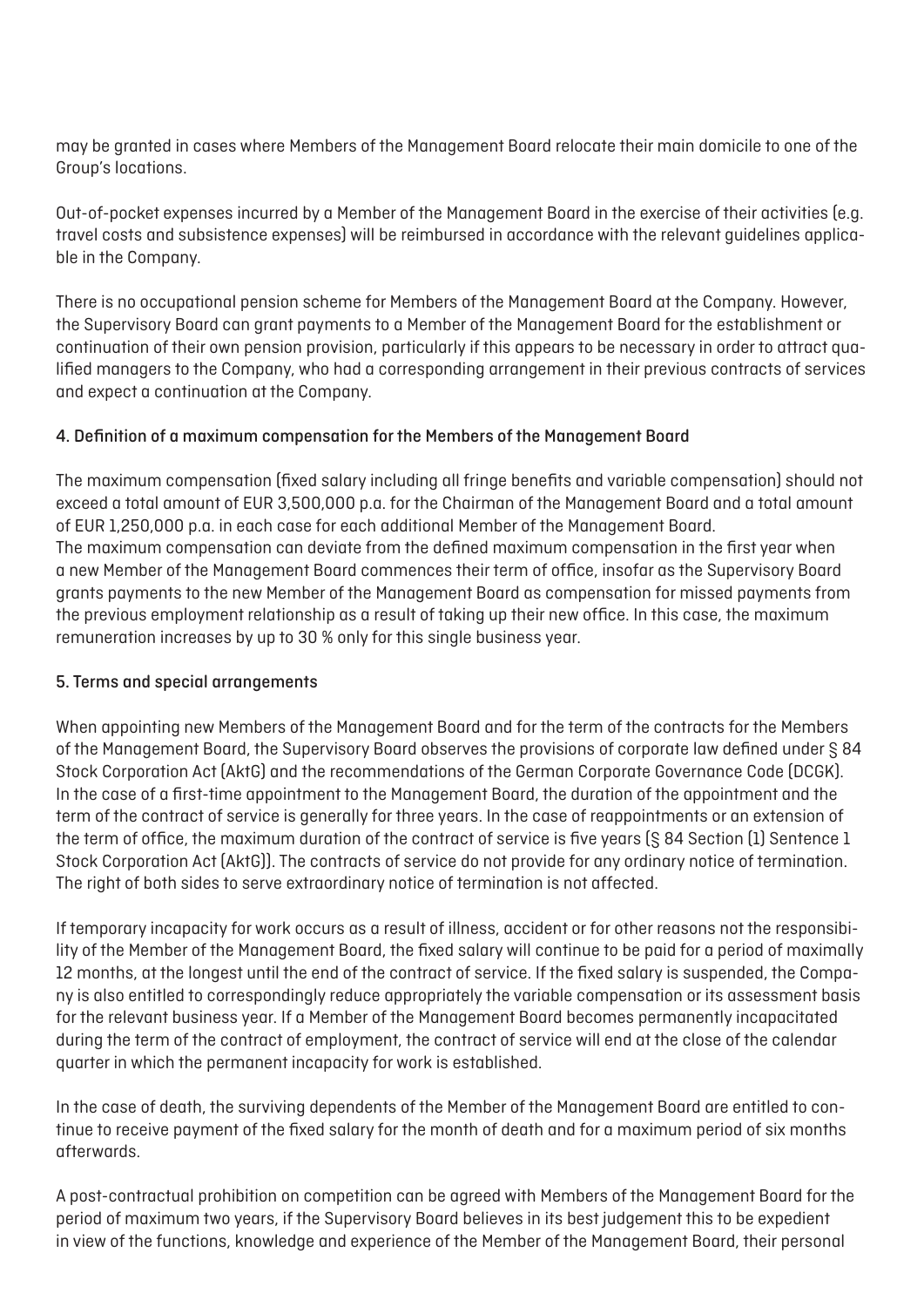situation and the risk situation for the Company. An appropriate compensation (ex-gratia compensation) is granted for the period of the post-contractual competition prohibition in the annual amount of 50 % of the contractual payments last received.

Any payments to the Member of the Management Board in the case of premature termination of the activity on the Member of the Management Board should not exceed the value of two annual compensation payments (severance cap) and should not remunerate a period longer than the residual term of the contract of service. Any severance payments should be offset with ex-gratia compensation payments for a post-contractual prohibition on competition.

No special arrangements for a change of control or promises of redundancy payments are made.

The Members of the Management Board are entitled to maximum annual leave of 30 days.

### 6. No clawback clauses

Clauses by which the return of compensation components can be effected under certain conditions (known as "claw-back" clauses) are not a constituent element of the compensation system. Clauses of this nature are not required pursuant to § 87a Stock Corporation Act (AktG) (Poelzig, NZG 2020, 41, 44) and currently are not in accordance with the market standard. Furthermore, there is no obligation within the framework of  $\leq 87$  Section (1) Stock Corporation Act (AktG) (also Löbbe/Fischbach, AG 2019, 373, 377). If clauses of this nature were proposed, the prerequisites would have to be precisely defined in advance, under which the return of payments made by the Company can be requested from the Member of the Management Board. Clauses of this type can be associated with significant legal uncertainties. The Supervisory Board is therefore of the opinion that retention of part of the variable compensation (long-term component) already takes account of objective of this type of clause and that comparable legal risks are not associated with such a retention. If there are any breaches of obligations incumbent on a Member of the Management Board, the Supervisory Board would be required independently to pursue any existing claims relating to compensation for damages against the Member of the Management Board pursuant to § 93 Section (2) Stock Corporation Act (AktG).

# 7. Deviations

At the proposal of the Personnel Committee, the Supervisory Board can temporarily deviate from the components of the compensation system (§ 87 Section (2) Sentence 2 Stock Corporation Act (AktG)), if this is necessary in the interest of the long-term wellbeing of the Company. Exceptional developments include extraordinary and far-reaching changes in the economic situation (for example, a serious economic crisis), which renders the original financial incentives for the compensation system redundant, provided that these changes or their concrete effects were not foreseeable. Generally unfavourable market developments are not deemed to be extraordinary developments. The components of the compensation system from which deviations are permitted are the procedure, the arrangements governing compensation structure and level of compensation, and the individual compensation components (amount and structure of the fixed and variable compensation) including the upper limits. If an adjustment of the existing compensation components is not sufficient in order to reinstate the incentive effect of the compensation for the Member of the Management Board, the Supervisory Board has the right in the event of extraordinary developments under the same prerequisites to grant additional compensation components on a temporary basis. A deviation from or supplement to the compensation components is only possible on the basis of a corresponding resolution passed by the Supervisory Board in respect of a proposal submitted by the Personnel Committee, which identifies the extraordinary circumstances and the necessity for a deviation or a supplement.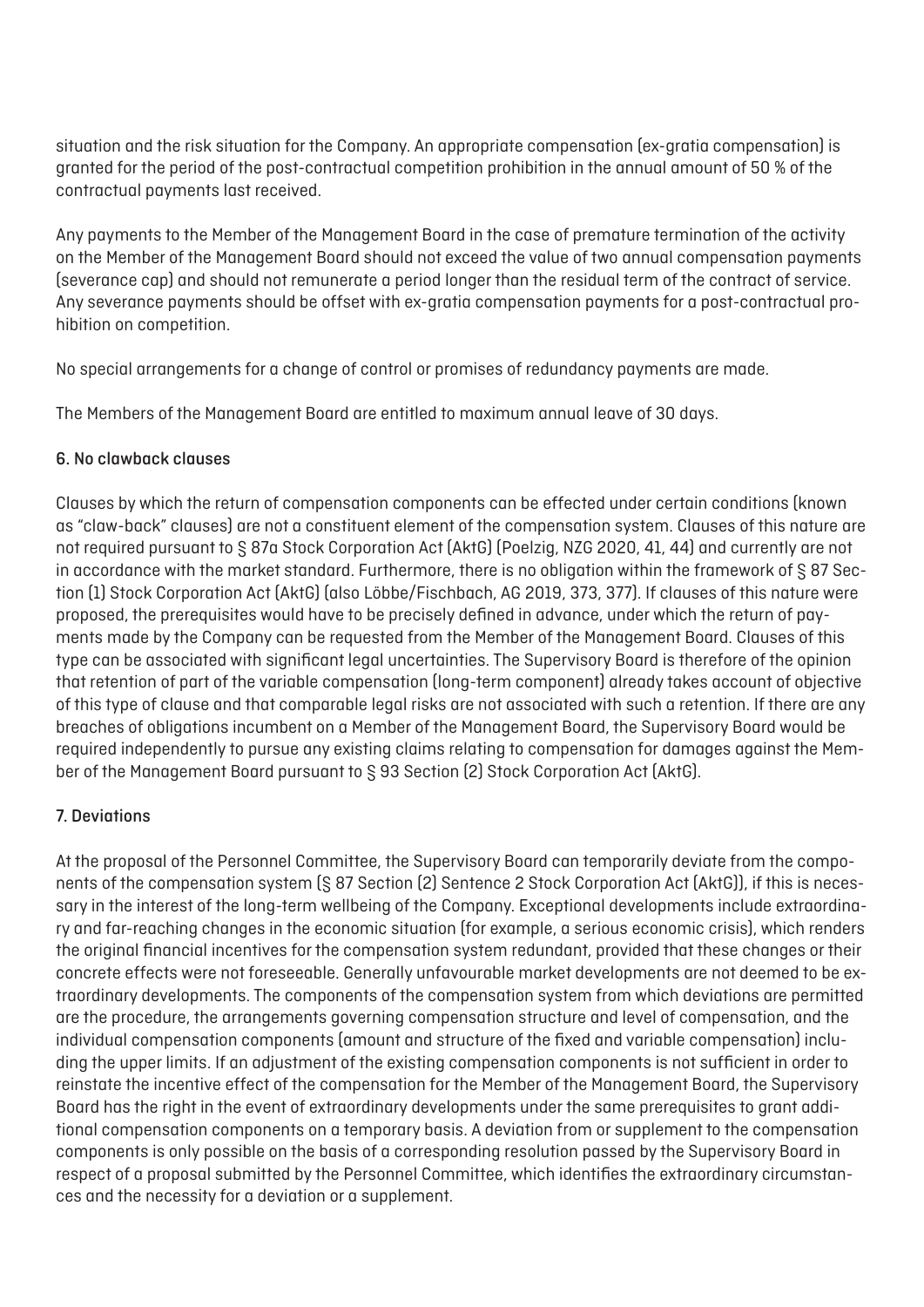### 8. Appraisal

The Personnel Committee of the Supervisory Board regularly reviews the compensation system, particularly when there are changes in the Management Board. In the course of such reviews, the Personnel Committee will analyze whether the compensation system – in particular taking into account the development of comparable companies listed on the stock exchange – is appropriate for the Company and will enable it in future to attract qualified managers for the Company in future. As appropriate, the Personnel Committee will submit appropriate proposals to the Supervisory Board for an adjustment of the compensation system.

### 9. Disclosures pursuant to § 87a Section (1) Sentence 2 Sub-sections 1 to 11 Stock Corporation Act (AktG)

The disclosures relating to the compensation system pursuant to § 87a Section (1) Sentence 2 Sub-sections 1 to 11 Stock Corporation Act (AktG) can be summarized in a table as outlined below. Disclosures relating to Sub-sections 2 to 11 are only necessary to the extent that the corresponding contents of the compensation system are used in SURTECO GROUP SE:

| § 87a Section<br>[1] Sentence 2<br><b>Stock Corpora-</b><br>tion Act (AktG) | Content of the compensation<br>system in accordance with the<br>law (Sub-sections 2 to 11 only<br>insofar as used in the affected<br>company) | <b>Compensation system of SURTECO GROUP SE</b>                                                                                                                                                                                                                                                                                                                                                                                                                                                                                                                                                                                                                                                                                                                                                                                                                                                                                                                                                                                                                                                                                                                                                                                                                                                                                                                                                                                                                                                                                                                                                                                                |
|-----------------------------------------------------------------------------|-----------------------------------------------------------------------------------------------------------------------------------------------|-----------------------------------------------------------------------------------------------------------------------------------------------------------------------------------------------------------------------------------------------------------------------------------------------------------------------------------------------------------------------------------------------------------------------------------------------------------------------------------------------------------------------------------------------------------------------------------------------------------------------------------------------------------------------------------------------------------------------------------------------------------------------------------------------------------------------------------------------------------------------------------------------------------------------------------------------------------------------------------------------------------------------------------------------------------------------------------------------------------------------------------------------------------------------------------------------------------------------------------------------------------------------------------------------------------------------------------------------------------------------------------------------------------------------------------------------------------------------------------------------------------------------------------------------------------------------------------------------------------------------------------------------|
| 1.                                                                          | Definition of a maximum com-<br>pensation for the Members of<br>the Management Board                                                          | For the Chairman of the Management Board: EUR 3,500,000 p.a., and<br>for each Member of the Management Board in each case EUR 1,250,000 p.a.<br>(see Sub-section 4 of the compensation system).<br>The maximum compensation can deviate from the defined maximum com-<br>pensation in the first year when a new Member of the Management Board<br>commences their term of office, if the Supervisory Board in exceptional<br>cases grants payments to the new Member of the Management Board as<br>compensation for missed payments from the previous employment rela-<br>tionship as a result of taking up their new office. In this case, the maximum<br>remuneration increases by up to 30 % only for this single business year.                                                                                                                                                                                                                                                                                                                                                                                                                                                                                                                                                                                                                                                                                                                                                                                                                                                                                                           |
| 2.                                                                          | Contribution of the compensa-<br>tion for promoting the business<br>strategy and for the long-term<br>development of the Company;             | The compensation is intended to motivate Members of the Management<br>Board - who are employed as third-party managers, not as proprietors<br>of the enterprise - to increase the income and the corporate value of the<br>Company and thereby to generate an attractive return for shareholders. The<br>focus here is not simply on the short-term success of the Company but also<br>on the increase in corporate value over the medium and long term, which<br>will benefit the shareholders, the employees and the business partners<br>of the Company. On the one hand, this requires a fixed salary component<br>and fringe benefits, which takes into account the role of the Member of the<br>Management Board as a third-party manager, counteracts the exposure<br>to disproportionate risks and compensates for economic disadvantages<br>that are associated with the activity of a Board Member. On the other hand,<br>the motivation to increase the corporate value is influenced primarily by<br>the variable component of the compensation, which is linked to EBITDA of<br>the enterprise, the free cash flow (FCF), strategic goals and sustainability<br>goals). In the opinion of the Supervisory Board, this kind of mix of fixed and<br>variable salary components has proven to be very satisfactory. Accordingly,<br>the compensation is comprised of the following three components:<br>Fixed compensation (Sub-section 3.1 of the compensation system),<br>$\bullet$<br>Variable compensation (Sub-section 3.2 of the compensation system)<br>and<br>Fringe benefits (Sub-section 3.3 of the compensation system). |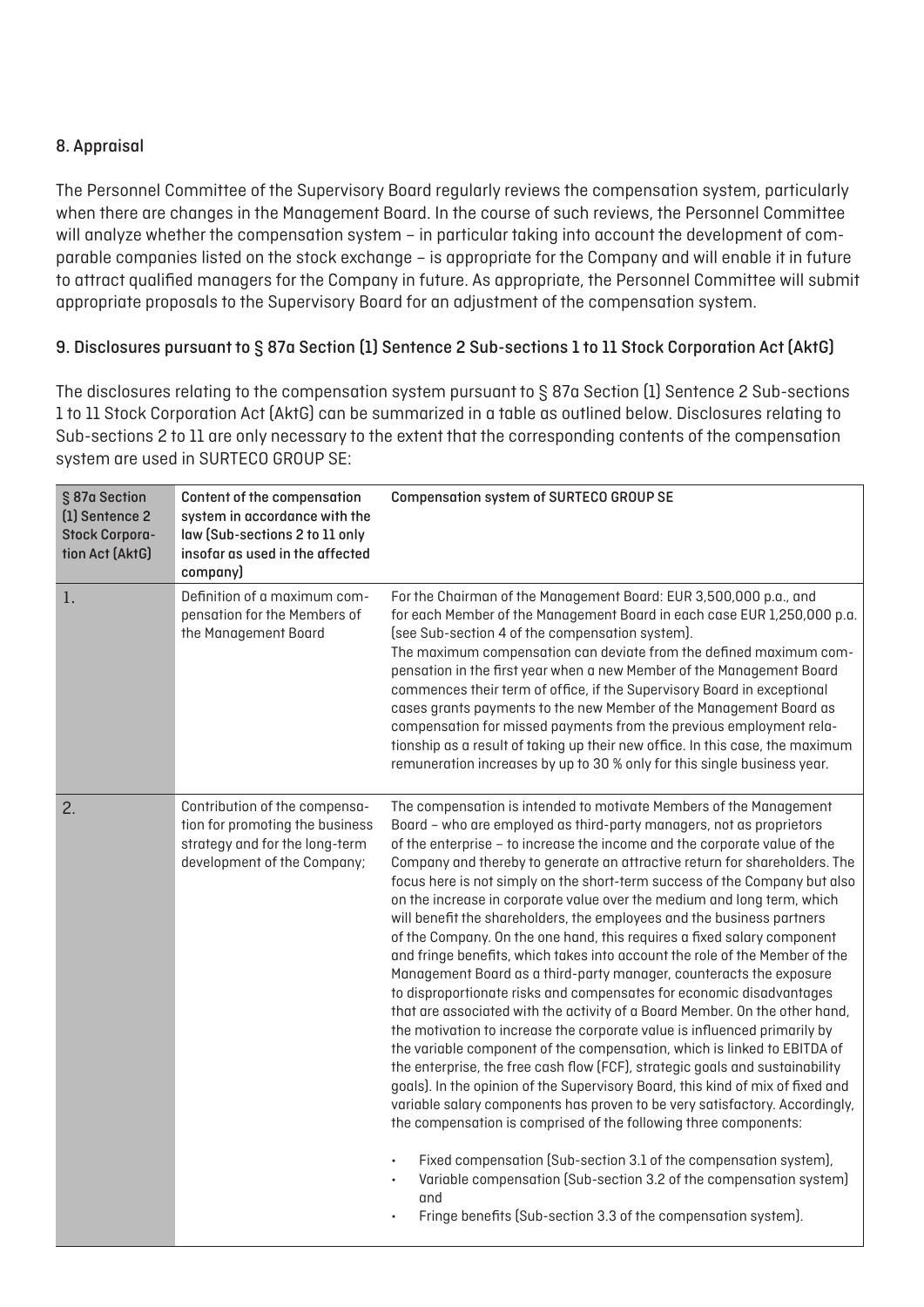| § 87a Section<br>(1) Sentence 2<br><b>Stock Corpora-</b><br>tion Act (AktG) | Content of the compensation<br>system in accordance with the<br>law (Sub-sections 2 to 11 only<br>insofar as used in the affected<br>company) | <b>Compensation system of SURTECO GROUP SE</b>                                                                                                                                                                                                                                                                                                                                                                                                                                                                                                                                                                                              |
|-----------------------------------------------------------------------------|-----------------------------------------------------------------------------------------------------------------------------------------------|---------------------------------------------------------------------------------------------------------------------------------------------------------------------------------------------------------------------------------------------------------------------------------------------------------------------------------------------------------------------------------------------------------------------------------------------------------------------------------------------------------------------------------------------------------------------------------------------------------------------------------------------|
| 3.<br>remuneration;                                                         | All fixed and variable compen-<br>sation components and their<br>relevant relative share in the                                               | Fixed compensation (Sub-section 3.1 of the compensation system):<br>Chairman of the Management Board: maximum EUR 550,000 p.a.<br>Members of the Management Board: in each case maximum EUR<br>300,000 p.a.                                                                                                                                                                                                                                                                                                                                                                                                                                 |
|                                                                             |                                                                                                                                               | Variable compensation (Sub-section 3.2 of the compensation system):<br>Variable compensation on the basis of attainment of specified targets<br>(development of EBITDA and free cash flow/FCF - in each case related to<br>the Group, strategic goals and sustainability goals). The Supervisory Board<br>defines the strategic goals and the sustainability goals, and the individual<br>target parameters and the proportion of the individual goal in the total<br>variable compensation in accordance with its best judgement.                                                                                                          |
|                                                                             |                                                                                                                                               | Other compensation components (Sub-section 3.3 of the compensation<br>system):<br>Communication and work resources, company car, premiums for accident                                                                                                                                                                                                                                                                                                                                                                                                                                                                                      |
|                                                                             |                                                                                                                                               | and death-benefit life insurance policies, supplements for rental payments<br>and journeys home. As appropriate, allowance for own pension provision.<br>Reimbursement of out-of-pocket expenses in accordance with the relevant<br>guidelines of the Company.                                                                                                                                                                                                                                                                                                                                                                              |
|                                                                             |                                                                                                                                               | Relative proportions of the compensation components in the compensa-<br>tion:                                                                                                                                                                                                                                                                                                                                                                                                                                                                                                                                                               |
|                                                                             |                                                                                                                                               | Chairman of the Management Board:<br>Fixed salary: 20 - 40 %<br>Variable compensation: 60 to 80 %                                                                                                                                                                                                                                                                                                                                                                                                                                                                                                                                           |
|                                                                             |                                                                                                                                               | Fringe benefits: 1 to 3 %                                                                                                                                                                                                                                                                                                                                                                                                                                                                                                                                                                                                                   |
|                                                                             |                                                                                                                                               | Members of the Management Board:                                                                                                                                                                                                                                                                                                                                                                                                                                                                                                                                                                                                            |
|                                                                             |                                                                                                                                               | Fixed salary: maximum 20 to 40 %<br>Variable compensation: 60 to 80 %                                                                                                                                                                                                                                                                                                                                                                                                                                                                                                                                                                       |
|                                                                             |                                                                                                                                               | Fringe benefits: 1 to 3 %                                                                                                                                                                                                                                                                                                                                                                                                                                                                                                                                                                                                                   |
|                                                                             |                                                                                                                                               | The above percentages are based on several assumptions: (i) utilization<br>of the upper limits for fixed compensation, (ii) complete utilization of the<br>absolute upper limits (Sub-section 4 of the compensation system) by the<br>level of variable compensation and (iii) the assumption that no allowance<br>has been granted for pension provision with the scope of fringe benefits. If<br>the upper limit is not utilized and/or an allowance for pension provision is<br>granted, the proportion of variable compensation in the total compensation<br>is reduced accordingly. Conversely, the share of variable compensation can |
|                                                                             |                                                                                                                                               | increase if the amount of the fixed compensation does not reach the upper<br>limit envisaged for it. Moreover, the percentages change if the upper limit in<br>the concrete contract of service is defined at a lower level than the amount<br>defined in Sub-section 4 of the compensation system.                                                                                                                                                                                                                                                                                                                                         |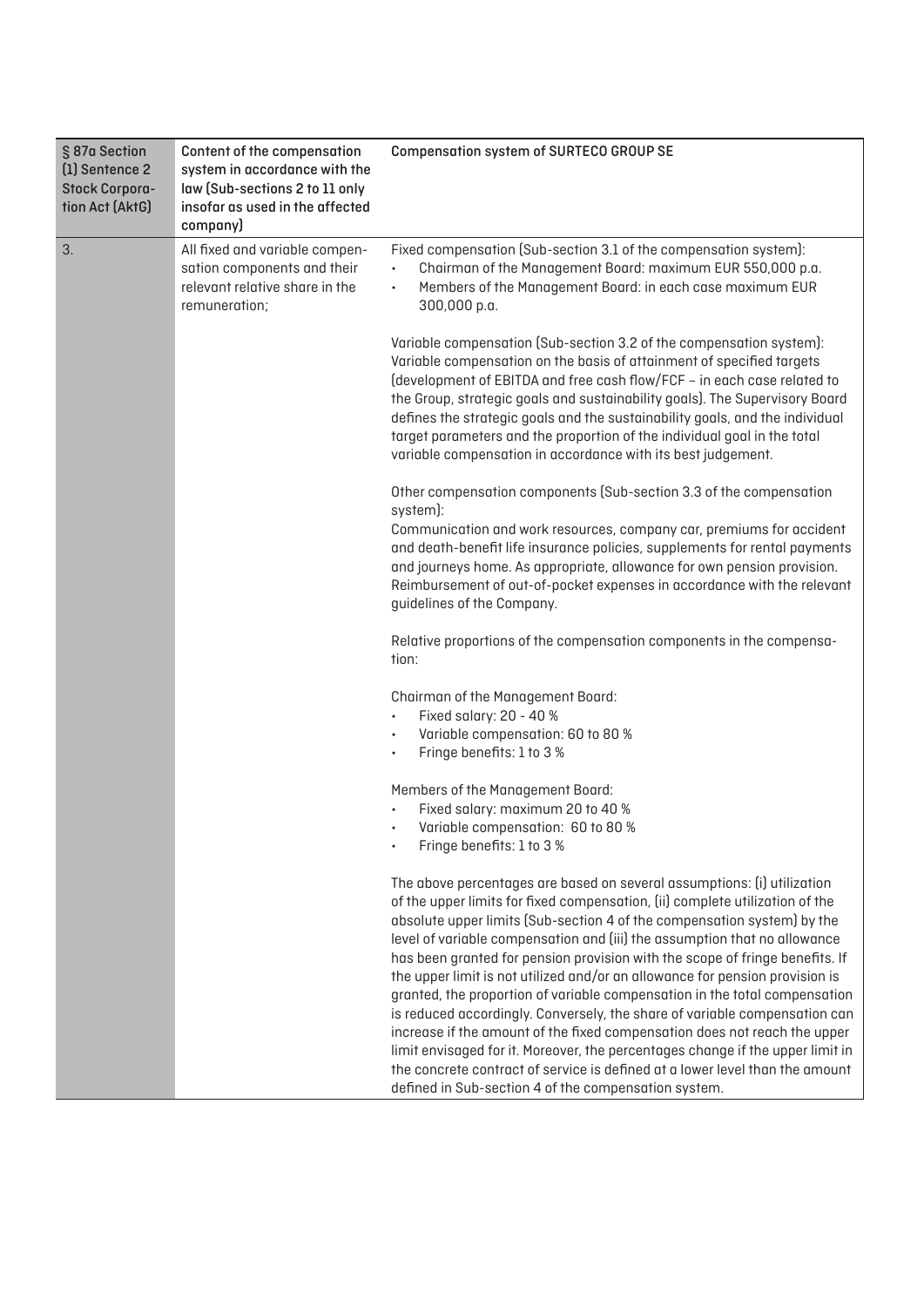| § 87a Section<br>(1) Sentence 2<br><b>Stock Corpora-</b><br>tion Act (AktG) | Content of the compensation<br>system in accordance with the<br>law (Sub-sections 2 to 11 only<br>insofar as used in the affected<br>company) | <b>Compensation system of SURTECO GROUP SE</b>                                                                                                                                                                                                                                                                                                                                                                                                                                                                                                                                                                                                                                                                                                                                                                                                                                                                                                                                                                                                                                                                                                                                                                                                                                                                                                                                                                                                                                                                           |
|-----------------------------------------------------------------------------|-----------------------------------------------------------------------------------------------------------------------------------------------|--------------------------------------------------------------------------------------------------------------------------------------------------------------------------------------------------------------------------------------------------------------------------------------------------------------------------------------------------------------------------------------------------------------------------------------------------------------------------------------------------------------------------------------------------------------------------------------------------------------------------------------------------------------------------------------------------------------------------------------------------------------------------------------------------------------------------------------------------------------------------------------------------------------------------------------------------------------------------------------------------------------------------------------------------------------------------------------------------------------------------------------------------------------------------------------------------------------------------------------------------------------------------------------------------------------------------------------------------------------------------------------------------------------------------------------------------------------------------------------------------------------------------|
| 4.                                                                          | All financial and non-finan-<br>cial performance criteria for<br>granting variable compensation<br>components including                       | Definition of the variable compensation on the basis of attainment of<br>targets defined in advance with the following components (and a weighting<br>within the total variable compensation defined by the Supervisory Board in<br>accordance with its best judgement):                                                                                                                                                                                                                                                                                                                                                                                                                                                                                                                                                                                                                                                                                                                                                                                                                                                                                                                                                                                                                                                                                                                                                                                                                                                 |
|                                                                             | an explanation of how<br>α.<br>these criteria contribute to<br>promotion of the goals in<br>accordance with number<br>2, and                  | EBITDA<br>free cash flow (FCF),<br>$\bullet$<br>Strategic goals<br>$\bullet$<br>Sustainability goals.                                                                                                                                                                                                                                                                                                                                                                                                                                                                                                                                                                                                                                                                                                                                                                                                                                                                                                                                                                                                                                                                                                                                                                                                                                                                                                                                                                                                                    |
| b.<br>criteria;                                                             | a presentation of methods<br>used to identify the attain-<br>ment of the performance                                                          | The Supervisory Board assesses the target attainment in each case indivi-<br>dually; there is no offsetting with the results of other goals.<br>When defining the targets, the Supervisory Board is permitted to distinguish<br>between the Chairman of the Management Board and the other Members of<br>the Management Board. Within the weighting defined by it, the Supervisory<br>Board can provide for a payment depending on the level of target attain-<br>ment (proportionate bonus for attainment of a defined percentage of the<br>relevant target).                                                                                                                                                                                                                                                                                                                                                                                                                                                                                                                                                                                                                                                                                                                                                                                                                                                                                                                                                           |
|                                                                             |                                                                                                                                               | In the case of the financial performance indicators (EBITDA and FCF), the<br>Supervisory Board is entitled to take into account one-off influences (e.g.<br>the impacts of company acquisitions and restructuring measures) by<br>increasing or decreasing the bonus payments.<br>The variable compensation is thereby based on financial performance indi-<br>cators (EBITDA and free cash flow/FCF), i.e. on the annual business result<br>of the Company. The compensation increases as EBITDA or free cash flow<br>increases. It is self-evident that the Members of the Management Board<br>will be motivated by these incentives to increase earnings because they in<br>turn participate directly through their variable compensation. Earnings are<br>relevant for corporate value and simultaneously also for the dividend and<br>hence also in the interests of the shareholders for a (sustainable) increase<br>in value of their shareholding. The two other components (strategic goals,<br>sustainability goals) complement the targets derived from the financial<br>performance indicators by other factors. They therefore include goals which<br>reflect the longer-term development of the Company within its individual<br>environment and also take account of the macroeconomic responsibility of<br>the Company. As a result of the partly postponed payout (below Sub-section<br>5) and potential adjustment based on a multi-year assessment basis, the<br>necessary sustainability is ensured. |
|                                                                             |                                                                                                                                               | The Supervisory Board defines the variable compensation on the basis of<br>the target attainment for the relevant last business year.                                                                                                                                                                                                                                                                                                                                                                                                                                                                                                                                                                                                                                                                                                                                                                                                                                                                                                                                                                                                                                                                                                                                                                                                                                                                                                                                                                                    |
|                                                                             |                                                                                                                                               | Target attainment for the financial performance indicators (EBITDA and<br>free cash flow/FCF) is easily assessed from the accounting records of the<br>Company. The Company's performance indicators can also generally be<br>used to determine the strategic goals - if the business is being expanded in<br>specific regions or products the sales and income figures, for example, can<br>be used for the relevant region or product. Target attainment for sustaina-<br>bility goals can also be identified using the reports of the enterprise, e.g.<br>the development of CO <sub>2</sub> emissions from the relevant environmental reports.<br>In other cases or to the extent that definition is not possible on the basis<br>of documented figures, a definition is arrived at by the Supervisory Board<br>using its best judgment.                                                                                                                                                                                                                                                                                                                                                                                                                                                                                                                                                                                                                                                                             |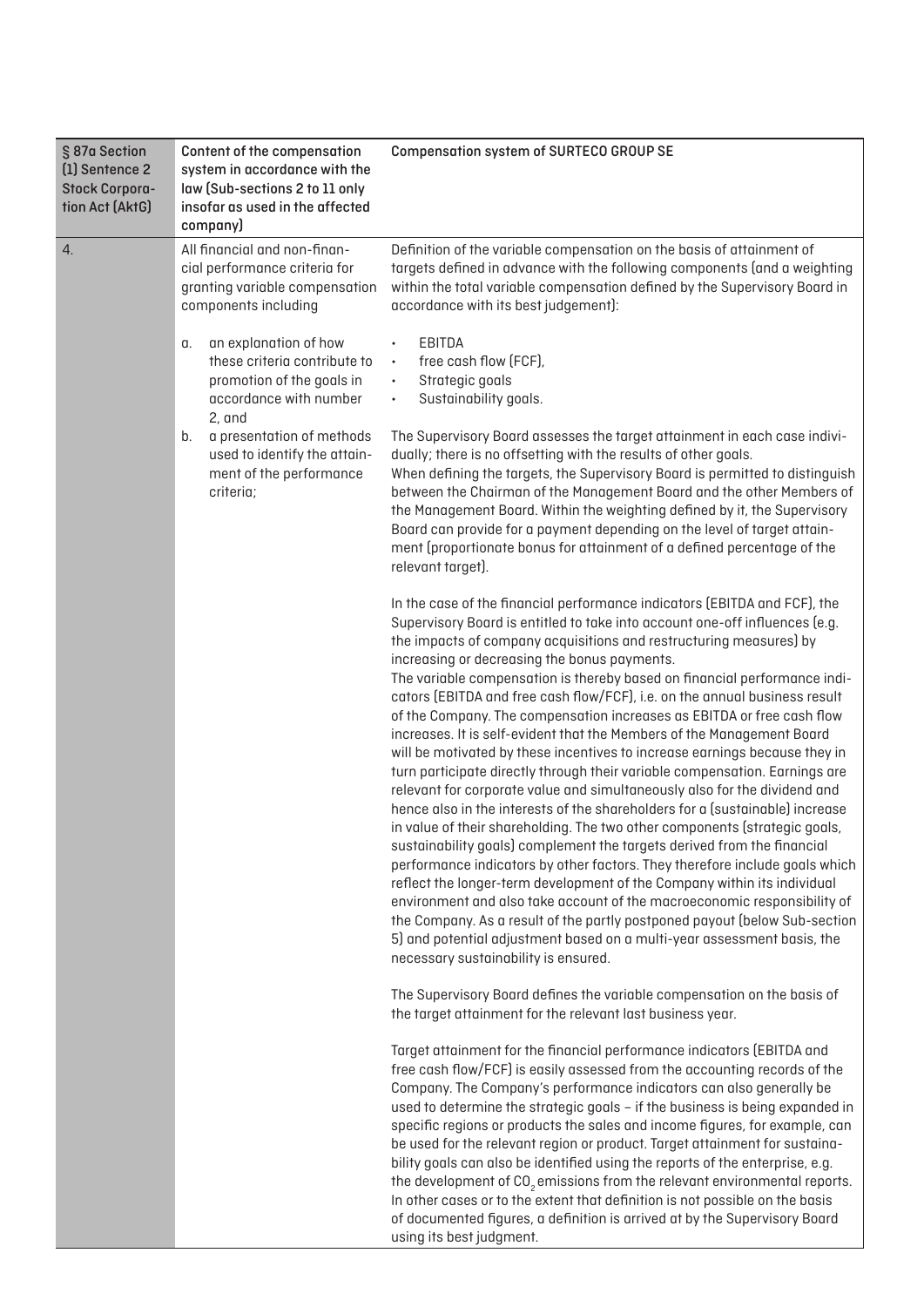| § 87a Section<br>[1] Sentence 2<br><b>Stock Corpora-</b><br>tion Act (AktG) | Content of the compensation<br>system in accordance with the<br>law (Sub-sections 2 to 11 only<br>insofar as used in the affected<br>company)                                                                                                                                    | <b>Compensation system of SURTECO GROUP SE</b>                                                                                                                                                                                                                                                                                                                                                                           |
|-----------------------------------------------------------------------------|----------------------------------------------------------------------------------------------------------------------------------------------------------------------------------------------------------------------------------------------------------------------------------|--------------------------------------------------------------------------------------------------------------------------------------------------------------------------------------------------------------------------------------------------------------------------------------------------------------------------------------------------------------------------------------------------------------------------|
| 5.                                                                          | Deferment periods for the pay-<br>out of compensation compo-<br>nents;                                                                                                                                                                                                           | 50% retention of the variable compensation and payout after three years,<br>adjusted on the basis of average interim development of target attainment<br>- as described in Sub-section 3.2 of the compensation system.                                                                                                                                                                                                   |
|                                                                             |                                                                                                                                                                                                                                                                                  | The Supervisory Board can conclude a deviation from the aforementioned<br>multi-year assessment basis, if particular reasons justify this, namely in the<br>case of acquisition of companies or in the case of restructuring measures,<br>and for ending the activity of the Member of the Management Board for the<br>Company.                                                                                          |
|                                                                             |                                                                                                                                                                                                                                                                                  | If the contract of service comes to an end, the Member of the Management<br>Board can request that any retentions of bonuses currently in existence<br>at this point in time are paid out to him, less an amount of 10 %. However,<br>the amount to be paid out in this way must not be higher than the payment<br>amount which is calculated for the last reference period already completed<br>on the date of leaving. |
| 6.                                                                          | Opportunities for the Company<br>to request repayment of variab-<br>le compensation components;                                                                                                                                                                                  | Only within the 50% retention (Sub-section 5 of this table) if corresponding<br>conditions are applicable. Furthermore, there is no claw-back clause, provi-<br>ded there is no breach of obligation and no claims pursuant to §93 Section<br>[2] Stock Corporation Act (AktG) or breach of other statutory regulations<br>against the Member of the Management Board.                                                   |
| 7.                                                                          | In the case of share-based<br>compensation:<br>periods and deadlines,<br>α.<br>the conditions for holding<br>b.<br>shares after acquisition<br>and<br>an explanation of how this<br>C.<br>compensation contributes                                                               | There is no share-based compensation.                                                                                                                                                                                                                                                                                                                                                                                    |
|                                                                             | to promotion of the goals in<br>accordance with number 2;                                                                                                                                                                                                                        |                                                                                                                                                                                                                                                                                                                                                                                                                          |
| 8.                                                                          | in relation to compensation-re-<br>lated legal transactions:                                                                                                                                                                                                                     | Members of the Management Board can be granted payments to finance<br>their own pension provision. Apart from this, there is no company pension<br>provision for Members of the Management Board.                                                                                                                                                                                                                        |
|                                                                             | the terms and prerequisites<br>α.<br>of their termination, inclu-<br>ding the individual periods<br>for notice of termination,<br>any promises of severance<br>b.<br>compensation payments<br>and<br>the main attributes of the<br>C.<br>pension and prepension<br>arrangements; | There is no other provision for compensation-related legal transactions.                                                                                                                                                                                                                                                                                                                                                 |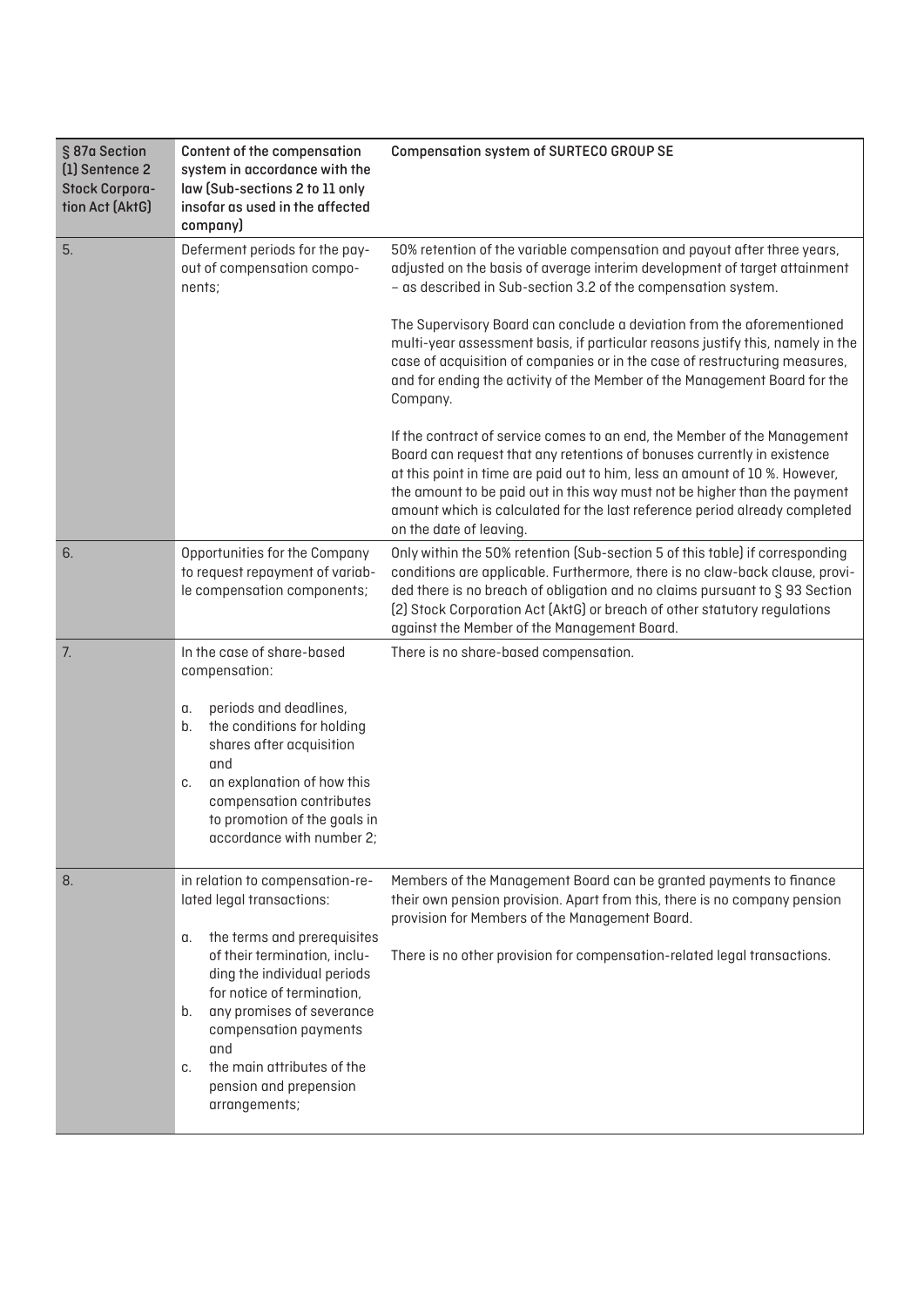| § 87a Section<br>(1) Sentence 2<br><b>Stock Corpora-</b><br>tion Act (AktG) | Content of the compensation<br>system in accordance with the<br>law (Sub-sections 2 to 11 only<br>insofar as used in the affected<br>company)                                                                                                          | <b>Compensation system of SURTECO GROUP SE</b>                                                                                                                                                                                                                                                                                                                                                                                                                                                                                                                                                                                                                                                                                                                                                                                                                                                                                                                                                                                                                                                                                                                                                                                                                                                                                                                                                                                                                                                                                                                                         |
|-----------------------------------------------------------------------------|--------------------------------------------------------------------------------------------------------------------------------------------------------------------------------------------------------------------------------------------------------|----------------------------------------------------------------------------------------------------------------------------------------------------------------------------------------------------------------------------------------------------------------------------------------------------------------------------------------------------------------------------------------------------------------------------------------------------------------------------------------------------------------------------------------------------------------------------------------------------------------------------------------------------------------------------------------------------------------------------------------------------------------------------------------------------------------------------------------------------------------------------------------------------------------------------------------------------------------------------------------------------------------------------------------------------------------------------------------------------------------------------------------------------------------------------------------------------------------------------------------------------------------------------------------------------------------------------------------------------------------------------------------------------------------------------------------------------------------------------------------------------------------------------------------------------------------------------------------|
| 9.                                                                          | Explanation of how the com-<br>pensation and employment<br>conditions of the employee<br>were taken account of in defi-<br>ning the compensation system,<br>including an explanation of<br>which circle of employees was<br>included;                  | When defining the total compensation, the Supervisory Board took account<br>of the salary structure of the second management tier of the Group, that is<br>specifically the average of the total remuneration of the managing directors<br>and the authorized signatories (Prokuristen) of the important operating<br>subsidiary companies of the Group in Germany. The remuneration of a<br>Member of the Management Board of SURTECO GROUP SE shall exceed the<br>individual earnings of this group of people as a matter of course, because<br>these managing directors and executive employees are only responsible for<br>their individual company or sub-functions, and do not bear responsibility for<br>the entire group of companies. In a comparison with the average compen-<br>sation for the second management tier, the Management Board compensa-<br>tion (status: 2021) amounts to approximately fourfold the average remu-<br>neration of these managers. In the opinion of the Supervisory Board, this<br>factor is not disproportionate in view of the responsibility associated with<br>the function of the Management Board covering the entire Company.<br>A comparison is not carried out with the remuneration paid to employees<br>because the functions and responsibilities are not comparable.                                                                                                                                                                                                                                                             |
| 10.                                                                         | Presentation of the procedure<br>for defining and implementing,<br>as well as reviewing the com-<br>pensation system including the<br>role of any affected committees<br>and the measures for avoidan-<br>ce and handling of conflicts of<br>interest; | The Personnel Committee prepares the regular review of the compensa-<br>tion system for the Members of the Management Board by the Supervisory<br>Board, particularly when there are changes in the Management Board. In<br>the course of such reviews, the Personnel Committee will analyze whether<br>the compensation system - in particular taking into account the develop-<br>ment of comparable companies listed on the stock exchange - is appro-<br>priate for the Company and will enable it to attract qualified managers for<br>the Company in future.<br>If there are significant changes but at least every four years, the compen-<br>sation system shall be re-submitted to the Annual General Meeting for<br>approval. If the Annual General Meeting does not approve the relevant com-<br>pensation system submitted for a vote, a reviewed compensation system<br>shall be submitted at the latest to the next ordinary Annual General Meeting<br>for a vote on a resolution.<br>In respect of the avoidance of potential conflicts of interest, the Members of<br>the Supervisory Board and all other committees must inform the Supervi-<br>sory Board of any conflicts of interest. In this case, the relevant Members<br>of the Supervisory Board do not participate in deliberations relating to the<br>relevant Agenda Items in the Supervisory Board and in the relevant commit-<br>tees. If the conflicts of interest are significant and not simply of a temporary<br>nature, this may lead to the termination of the mandate on the Supervisory<br>Board. |